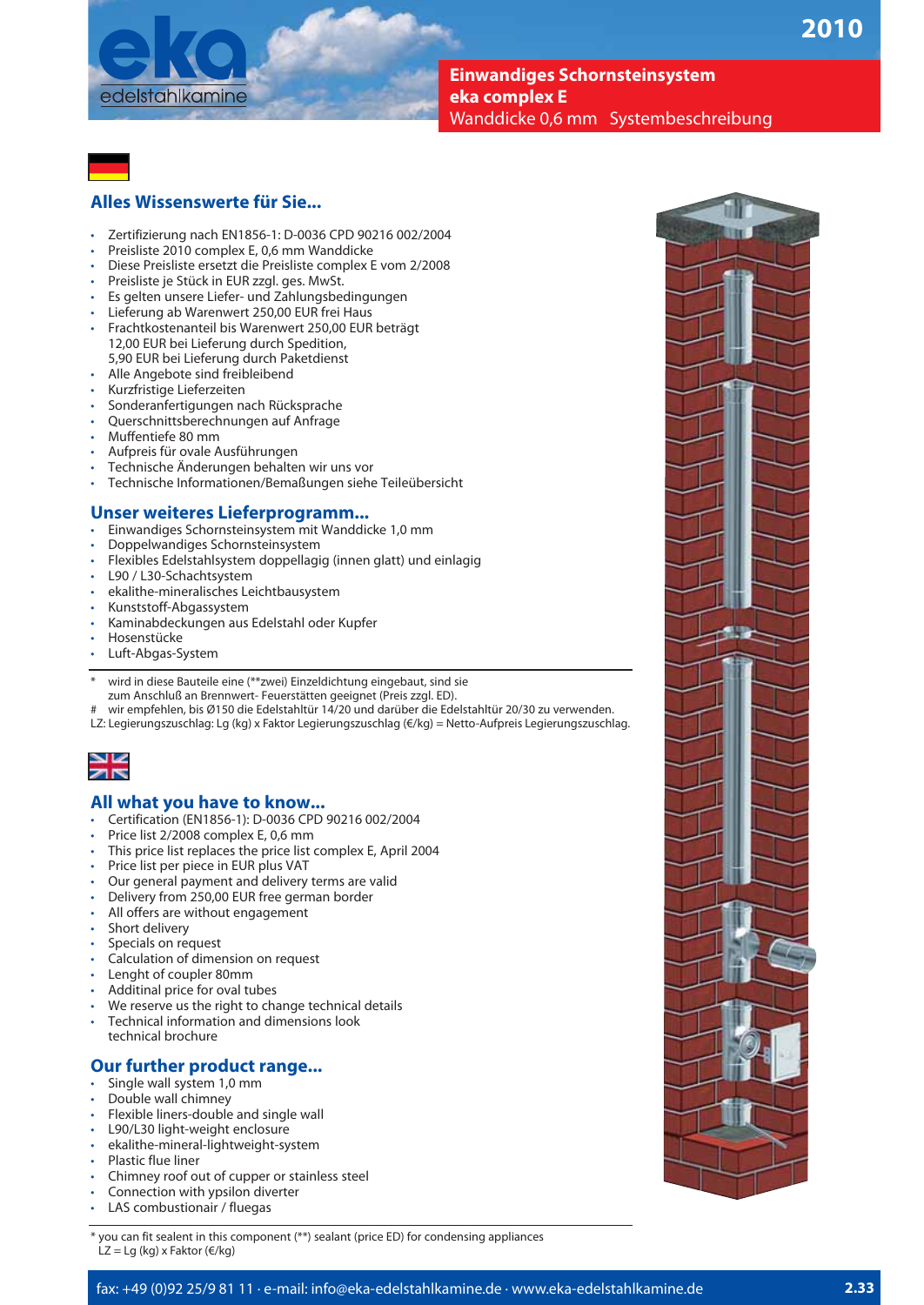## **Einwandiges Schornsteinsystem eka complex E**  Wanddicke 0,6 mm



## **version francaise ( französisch )**

## **tout ce qu'il faut savoir...**

- **CE-certification: D-0036 CPD 90216 002/2004**<br> **Example 1** Liste de prix 2010 complex E 0.6 mm
- liste de prix 2010 complex E 0,6 mm
- **t** cette liste remplace la liste de prix complex E, 2/2008
- **t** liste de prix (€) horstaxes
- **t** livraison franco frontière allemande à partir de 250 Euros H.T.
- **t** nos conditions générales de vente, paiement et livraison sont applicables
- **t** toutes nos études et offres sont sujets à révision et sont sans garantie
- **t** délais de livraisons rapides
- **t** fabrications spéciales sur demande
- **t** études techniques sur demande
- **t** longueur des emboîtements 80 mm
- **t** suppléments tarifaires pour élaboration de tubes ovales
- **t** sous réserve de modifications techniques
- **t** Informations techniques et dimensions dans notre descriptif technique
- La facturation se fait en Euros

### **les autres produits de notre gamme...**

- **t** conduits simple paroi 1,0 mm
- **t** conduits double paroi
- **t** conduits flexibles en inox simple et double agraffage
- système de gaine technique pare feu F-90
- **t** système d'évacuation en béton léger
- **t** système d'évacuation en matière plastique
- **t** chapeau de cheminée cuivre ou acier inoxydable
- **t** systèmes d'aératio
- **t** culottes
- **t** Système (aération/évacuation double flux) LAS système
- \* en mettant 2 joints dans ces éléments vous pourrez les utiliser pour les chaudières à condensation
- Nous conseillons d'utiliser pour les Ø 150 les portes inox 14/20 et au delà les portes 20/30 LZ = Lg (kg) x Faktor ( $\epsilon$ /kg)

## **italiano ( italienisch )**

## **Tutto quello che dovete sapere**

- t CE-certificazione: D-0036 CPD 90216 002/2004
- listino prezzi 2010 complex E, 0,6 mm
- questo listino sostituisce il Complex E 2/2008
- listino prezzi (EUR) plus VAT
- le ns. cond. di vendita e di pagamento
- consegne da 250,00 EUR franco confine tedesco
- tutte le offerte non sono vincolanti
- consegne urgenti
- richiesta pezzi speciali
- calcoli di camini e diametri su richiesta
- lunghezza manicotto 80 mm
- preci addizionali per tubi ovali
- t ci riserviamo il diritto di cambiare i dati tecnici
- misure e dati tecnici sono sul catalogo
- dati tecnici sono nel catalogo

## **ns. programma di produzione aggiuntivo**

- sistema monoparete 1,0 mm
- sistema di doppia parete
- tubi flessibili singoli e doppi
- sistema di collegamento F-90
- sistema di scarico di fumo in leggero
- tubi in plastica (PVC)
- falde e terminali di rame o acciaio
- raccordo a due innesti
- sistema LAS

**2.34**

\* se viene inserita una guarnizione in questi sistemi/elementi, il funzionamento é adatto per caldaie a condensazione.

# é consigliato di usare fino a un diametro 150 mm la portina in acciaio 14/20, e oltre i 150 mm la portina in acciaio 20/30

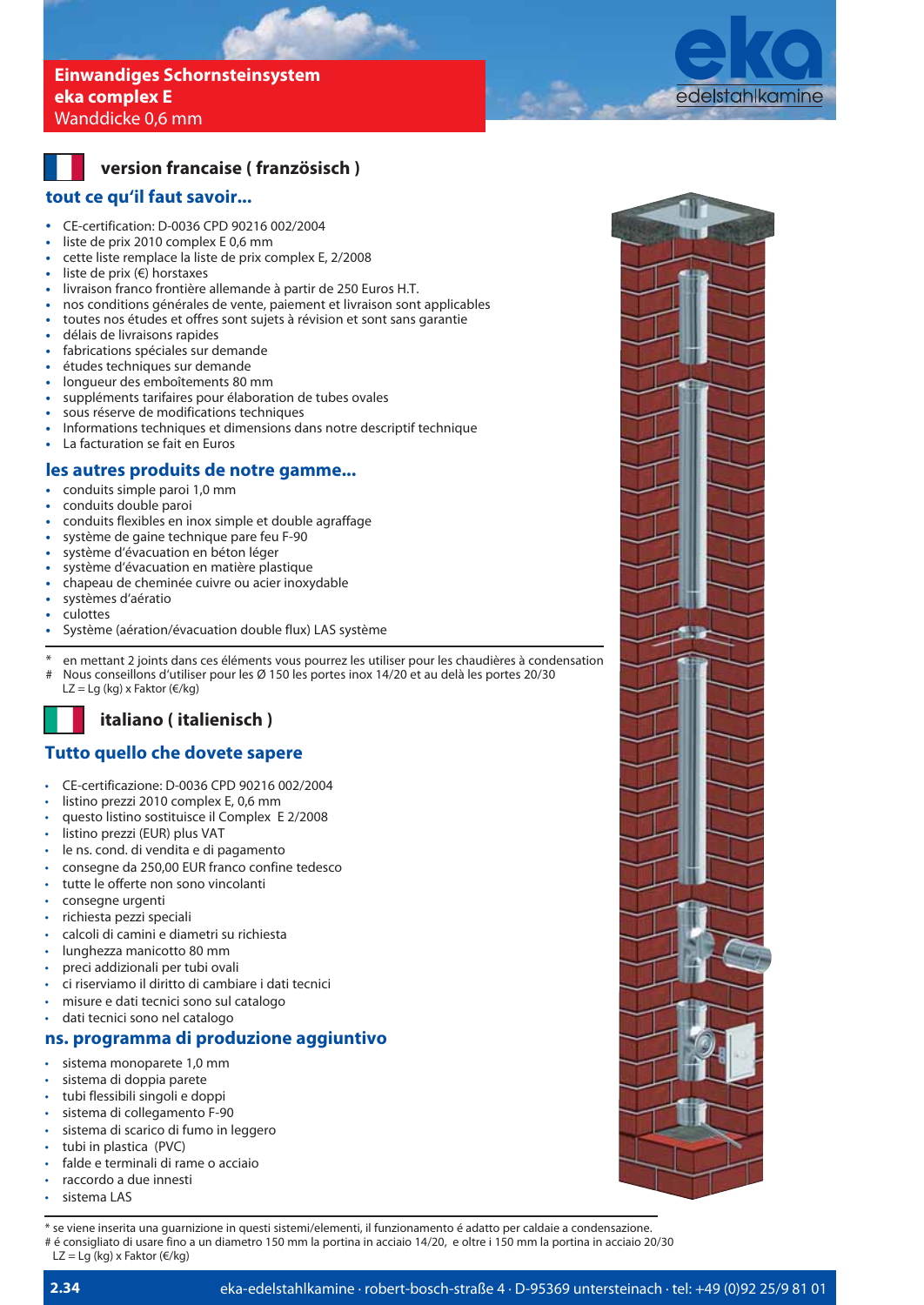



- CE-certification: D-0036 CPD 90216 002/2004
- **t** deze prijslijst vervangt de prijslijst van 2/2008
- **t** Prijzen per stuk in EUR exclusief B.T.W. en exclusief legeringstoeslagen
- **t** Onze Algemene Leverings- en Betalingsvoorwaarden zijn van toepassing
- **t** levering vanaf netto EUR 250,00 franco aan huis
- **t** vrachtkosten tot EUR 250,00 bedraagt EUR 12,00 door levering transporteur, EUR 5,90 door levering pakketdienst
- **t** alle offertes zijn vrijblijvend
- **t** korte levertijden
- **to grotere diameters en specials op aanvraag<br>
<b>Algoritation** betekeningen op aanvraag
- **t** Doorsnede berekeningen op aanvraag
- **t** Diepte van de aansluitmoffen 80mm
- **t** meerprijzen voor andere materiaalsterktes, uitvoering in kleur en galvanisch verkoperde uitvoering, zie de aanvullende informatie
- **t** facturering in EURO
- LZ = Lg (kg) x Faktor (€/kg)



## **russisch**

- CE-certification: D-0036 CPD 90216 002/2004
- **t** этот прайслист заменяет прайслист от 2/2008
- **t** прайслист для каждого элемента в евро включая налог
- **t** действут условия фирмы на поставоку и оплату
- **t** отгрузка товара производится с предприятия
- **t** сокращённые сроки поставки
- **t** Изготовление больших диаметров и фасонных деталей по договорённости
- **t** расчёт поперечного сечения дымохода по запросу
- **t** глубина соединительного участка 80 мм
- **t** наценка на доп. Толщину стали , изготовление в цвете или гальваническое покрытие медью -смотри в дополнительной информации
- **t** все расчёты производятся в евро LZ = Lg (kg) x Faktor ( $\varepsilon$ /kg)

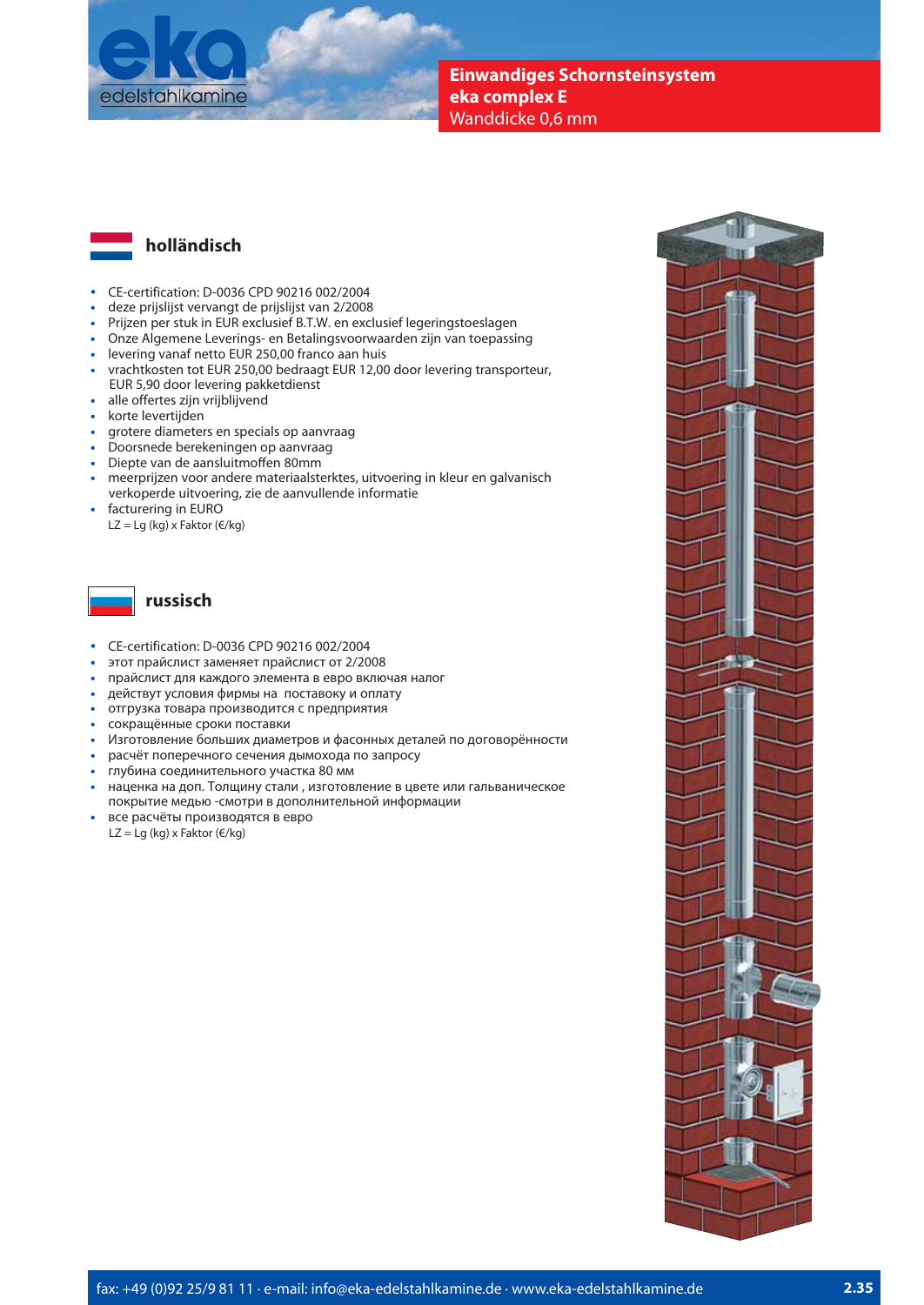

## Technische Daten · Einwandiges System eka complex E

| <b>Durchmesser</b>       | mm          | 80   | 100  |          | 120  | 130           | 140  | 150  | 160  | 180  | 200 <sup>1</sup> | 225 | 250 | 300 | 350            | 400                      | 450  | 500  | 600  |
|--------------------------|-------------|------|------|----------|------|---------------|------|------|------|------|------------------|-----|-----|-----|----------------|--------------------------|------|------|------|
| Fläche in cm2            | Wanddicke   | 50   | 79   | 100      | 113  | 133           | 154  | 177  | 201  | 255  | 314              | 398 | 491 | 707 | 962            | 1256                     | 1590 | 1963 | 2826 |
| Gewicht in kg/m          | $0.6$ mm    |      |      | .8       | .9   | $2.0^{\circ}$ | 2.3  | 2.4  | 2.6  | 2.9  |                  |     | 4,0 | 4.8 | 57             | 6,5                      |      | 8,2  |      |
| starre Bauteile          | l.0 mm      | -    |      | <u>.</u> | ર ર  |               | 3,8  | 3.9  | 4,0  | 4.7  | 5.0              | 6.  | 6.8 | 8.2 | Q <sub>1</sub> | 10.6                     | 12.0 | 13,6 | 16.3 |
| Flexrohr einlagig FEL    | $0,12$ mm   | 0.45 | 0,55 | 0.60     | 0,65 | 0,70          | 0.75 | 0.80 | 0.85 | 0,95 | 1,05             |     |     |     |                | -                        |      |      |      |
| Flexrohr doppellagig FDL | 2 x 0,12 mm | 0,70 | 0,90 | .00      | 1,05 | .10           | ,20  | , 30 | .40  | 1,60 | 1,75             |     |     | -   | -              | $\overline{\phantom{0}}$ | -    |      |      |

# **Materialart:**

Einstecktiefe Materialstärke: starre Bauteile 0,6 mm flexible Bauteile 1,000 mm / 2x 0,12 mm / 2x 0,12 mm 7 cm mm / 2x 0,12 mm mm / 2x 0,12 mm mm mm mm mm mm mm mm<br>
Gl. Gas. Festbrennstoff Max. Dauer-Abgastemperatur:<br>Betriebsweise: Dicke Wärmedämmung:

Edelstahl, 1.4404 bzw. 1.4571, AISI 316 L<br>80 mm Öl, Gas, Festbrennstoff<br>600°C Unterdruck, Überdruck<br>nicht erforderlich, auf Wunsch erhältlich the 15 mm Wanddicke (alukaschiert) **•** 15 mm Wanddicke (alukaschiert)  $\cdot$  25 mm Wanddicke

| <b>Schweiz:</b> |  |
|-----------------|--|
| Aufbauhöhe:     |  |

### **CE - Zertifizierung: D-0036 CPD 90216 02/2004**

 $\cdot$  50 mm Wanddicke

EN 1856-1 T200 P1 W V2 L50045 O30 EN 1856-1 T600 N1 W V2 L50045 G30 EN 1856-1 T600 H2 W V2 L50045 G30 EN 1856-1 T600 N1 W V2 L99045 G30

**Schweiz: 11227, 11644, 14600, 14601, 14602, 14724, 15760, 16158, 18035** Für das einwandige System eka complex E ist eine Aufbauhöhe von 30 m ohne Zwischenstütze für alle Längenelemente und Formteile zulässig. Größere Höhen nach Rücksprache mit eka möglich.

# technical data · single wall system eka complex E

| diameter                       | mm                 | 80   | 100  | 113  | 120  | 130  | 140  | 150  | 160  | 180  | 200  | 225 | 250 | 300 | 350            | 400  | 450  | 500  | 600  |
|--------------------------------|--------------------|------|------|------|------|------|------|------|------|------|------|-----|-----|-----|----------------|------|------|------|------|
| area cm2                       | thickness          | 50   | 79   | 100  | 113  |      | 154  | 177  | 201  | 255  | 314  | 398 | 491 | 707 | 962            | 1256 | 1590 | 1963 | 2826 |
| weight kg/m                    | $0.6$ mm           | ے،   |      | .8   | .9   | 2.0  |      | 2.4  | 2.6  | 2.9  |      |     | 4.0 | 4,8 |                | 6.5  |      | 8,2  |      |
| stiff components               | l.0 mm             |      |      |      | 3.3  |      | 3.8  | 3.9  | 4.0  | 47   | 5.0  | 6.1 | 6.8 | 8,2 | Q <sub>1</sub> | 10,6 | 12.0 | 13,6 | 16.3 |
| flexible liner single wall FEL | $0.12 \text{ mm}$  | 0.45 | 0.55 | 0.60 | 0,65 | 0,70 | 0.75 | 0.80 | 0.85 | 0.95 | 1,05 |     |     |     | -              |      |      |      |      |
| flexible liner double wall FDL | $2 \times 0.12$ mm | 0.70 | 0.90 | .00  | .05  | 10   | .20  | , 30 | .40  | .60  | 1,75 |     |     |     | -              |      |      |      |      |

# **material type:**

depth of the connecting sleeves material thickness: stiff elements and the control of the policies of the state of the distribution of the distribution of the distribution of the distribution of the distribution of the distribution of the distribution of the distribution of flexible elements and the discussion of the discussion of the discussion of the discussion of the discussion of the discussion of the discussion of the discussion of the discussion of the discussion of the discussion of th

thickness of isolation:

stainless steel, 1.4404 bzw. 1.4571, AISI 316 L<br>80 mm

oil, natural gas, solid fuel Fig. 2. The set of the set of the set of the set of the set of the set of the set of the set of the set of the set of the set of the set of the set of the set of the set of the set of the set of the set of the set of the s negative pressure, positive pressure<br>not required, possible isolation  $\bullet$  15 mm mineral-fibre isolation (aluminiumskin) • 25 mm mineral-fibre isolation • 50 mm mineral-fibre isolation

**CE - certification: D-0036 CPD 90216 02/2004** EN 1856-1 T200 P1 W V2 L50045 O30 EN 1856-1 T600 N1 W V2 L50045 G30 EN 1856-1 T600 H2 W V2 L50045 G30 EN 1856-1 T600 N1 W V2 L99045 G30

**Swizerland:** 11227, 11644, 14600, 14601, 14602, 14724, 15760, 16158, 18035<br>maximal hight: a maxmal height without intermediate a maxmal height without intermediate support up to 30 m is possible, about 30 m possible.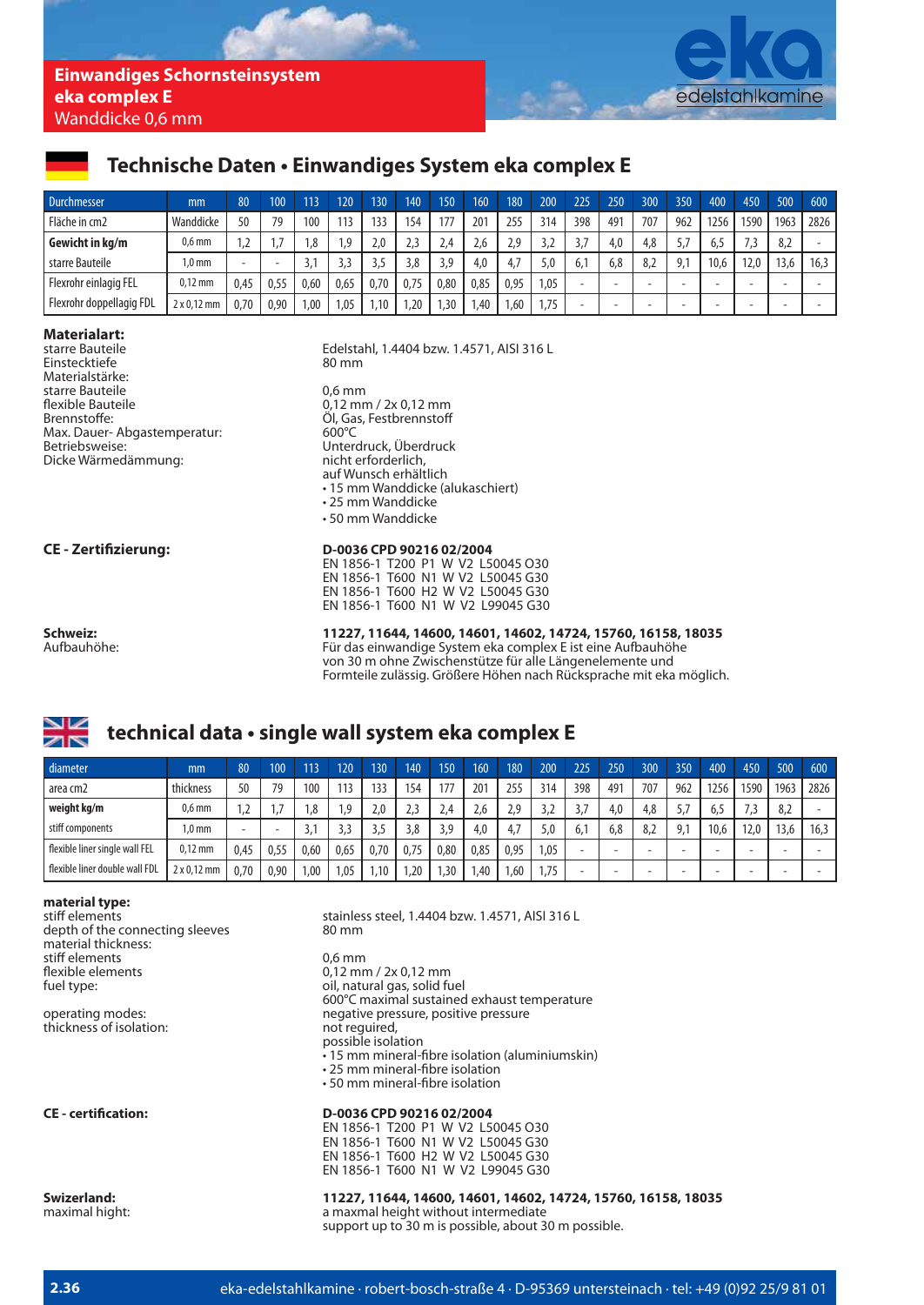

## **Einwandiges Schornsteinsystem eka complex E**  Wanddicke 0,6 mm

# Informations techniques • conduits de cheminées simple paroi (system complex E)

| <b>Diamètre</b>                | mm                 | 80   | 100  |      | 120  | 130  | 140  | 150  | 160  | 180  | 200  | 225 | 250 | 300 | 350            | 400                      | 450  | 500  | 600  |
|--------------------------------|--------------------|------|------|------|------|------|------|------|------|------|------|-----|-----|-----|----------------|--------------------------|------|------|------|
| Surface en cm <sup>2</sup>     | Epaisseur          | 50   | 79   | 100  | 113  | 133  | 154  | 177  | 201  | 255  | 314  | 398 | 491 | 707 | 962            | 1256                     | 1590 | 1963 | 2826 |
| éléments droits, poids en kg/m | $0.6$ mm           |      |      | . 8  | 1,9  | 2.0  | 2.3  | 2.4  | 2.6  | 2,9  |      |     | 4,0 | 4.8 |                | 6,5                      |      | 8,2  |      |
| éléments droits                | 1.0 <sub>mm</sub>  | -    | -    |      |      |      | 3,8  | 3.9  | 4,0  | 4,7  | 5.0  | 6,  | 6,8 | 8.2 | Q <sub>1</sub> | 10.6                     | 12.0 | 13.6 | 16.3 |
| flexible mono couche FEL       | $0.12 \text{ mm}$  | 0.45 | 0.55 | 0.60 | 0.65 | 0,70 | 0.75 | 0.80 | 0.85 | 0.95 | 1.05 |     |     |     |                | $\overline{\phantom{0}}$ |      |      |      |
| flexible double couche FDL     | $2 \times 0.12$ mm | 0.70 | 0.90 | .00  | 1,05 | .10  | .20  | , 30 | .40  | 1,60 | 75،، |     |     |     |                | -                        |      |      |      |

**Matériaux:** Longueur d'emboîtement 80 mm Epaisseur des éléments droits:<br>flexible droits flexible droits 0,12 mm / 2x 0,12 mm<br>
Combustibles utilisables:<br>
tout combustibles soli Température max des fumées:<br>Mode de fonctionnement: Épaisseur de L'isolant:

Acier inoxydable, 1.4404 et 1.4571, AISI 316 L<br>80 mm tout combustibles solides, fuel, gaz<br>600°C en pression négative ou dépression, pression positive<br>pas necessaire, á la demande the 15 mm Epaisseur (alumisé) . • 15 mm Epaisseur (alumisé)  $\cdot$  25 mm Épaisseur  $\cdot$  50 mm Épaisseur **CE - certification: D-0036 CPD 90216 02/2004** EN 1856-1 T200 P1 W V2 L50045 O30 EN 1856-1 T600 N1 W V2 L50045 G30 EN 1856-1 T600 H2 W V2 L50045 G30

**Suisse: 11227, 11644, 14600, 14601, 14602, 14724, 15760, 16158, 18035** Le système simple paroi est autoportant dans le cadre d'un tubage d'un conduit existant jusqu'à une hauteur de 30 m . Plus de 30 m possible.

# **dati tecnici • monoparete sistema eka complex E**

| diametro                        | mm                 | 80   | 100  | 113  | 120  | 130              | 140   | 150  | 160  | 180  | 200  | 225 | 250 | 300 | 350                      | 400                      | 450  | 500  | 600  |
|---------------------------------|--------------------|------|------|------|------|------------------|-------|------|------|------|------|-----|-----|-----|--------------------------|--------------------------|------|------|------|
| area cm <sup>2</sup> superfice  | spessore           | 50   | 79   | 100  | 113  | 133              | 154   | 177  | 201  | 255  | 314  | 398 | 491 | 707 | 962                      | 1256                     | 1590 | 1963 | 2826 |
| materiale fiso, peso kg/m       | $0,6$ mm           |      |      |      | .9   | 2.0 <sub>2</sub> | ر ، ے | 2.4  | 2.6  | 2,9  | ے،ر  |     | 4.0 | 4.8 |                          | 0.J                      |      | 8,2  |      |
| materiale fiso                  | .0 <sub>m</sub>    |      |      |      |      |                  | 3,8   | 3.9  | 4.0  | 4.7  | 5.0  | 6.  | 6.8 | 8,2 | Q <sub>1</sub>           | 10.6                     | 12.0 | 13.6 | 16.3 |
| tubo fles. a parete singola FEL | $0.12 \text{ mm}$  | 0.45 | 0.55 | 0.60 | 0,65 | 0,70             | 0,75  | 0.80 | 0.85 | 0,95 | 1,05 |     |     |     | $\overline{\phantom{0}}$ | $\overline{\phantom{0}}$ |      |      |      |
| tubo fles. a doppia parete FDL  | $2 \times 0.12$ mm | 0.70 | 0.90 | .00  | .05  | .10              | .20   | , 30 | .40  | 1.60 | 1.75 |     |     |     |                          | -                        |      |      |      |

EN 1856-1 T600 N1 W V2 L99045 G30

**materiale:** innesto del bicchiere materiale: materiale elementi rigidi 0,6 mm<br>prodotti flessibile 0,12 mm prodotti flessibile  $\begin{array}{ccc} 0,12 \text{ mm} / 2x 0,12 \text{ mm} \\ 0,12 \text{ mm} / 2x 0,12 \text{ mm} \end{array}$ temperatura massima:<br>modalità di funzionamento: spessore isolazione:

**certificazione CE: D-0036 CPD 90216 02/2004**

acciaio inox, 1.4404 ossia 1.4571, AISI 316 L<br>80 mm

gas olio, gas, elenia<br>600°C depressione, pressione positiva<br>non serve, ordinare ante • 15 mm isolazione con mantello in alluminio  $\cdot$  25 mm isolazione  $\cdot$  50 mm isolazione EN 1856-1 T200 P1 W V2 L50045 O30

 EN 1856-1 T600 N1 W V2 L50045 G30 EN 1856-1 T600 H2 W V2 L50045 G30 EN 1856-1 T600 N1 W V2 L99045 G30

# **Svizzera: 11227, 11644, 14600, 14601, 14602, 14724, 15760, 16158, 18035**<br>, Per il montaggio del sistema del camino a monoparete eka complex E, e

Per il montaggio del sistema del camino a monoparete eka complex E, é previsto il montaggio fino a un'altezza massima di 30 mt. senza supporto Intermedi vale per i moduli lineari e elementi. Piu di 30 m possibile.